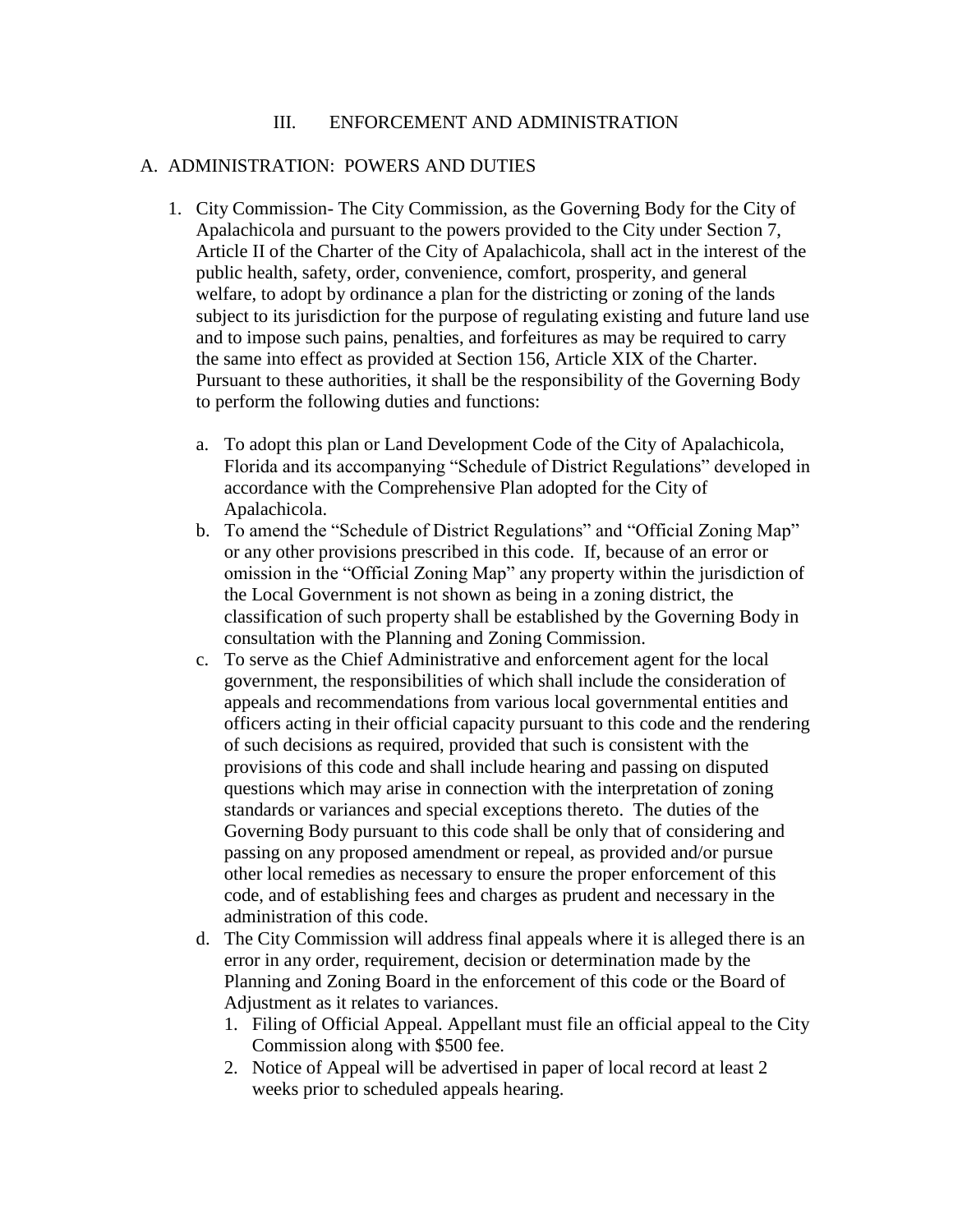- 3. Appeals from final appeal decisions of the City Commission. Unless superseded by other provisions of state and local laws, a person or persons, jointly or severally, aggrieved by an appeal decision of the City Commission may file an appeal to the circuit court within 30 days of decision by Commission. Review by the court shall be whether by trial de novo, which shall be governed by the Florida Rules of Civil Procedure, or by petition for writ of certiorari, which shall be governed by the Florida Appellant Rules. The election of remedies shall lie with the appellant.
- e. Decisions of the City Commission- In exercising its authority, the City Commission may, provided that such action is in conformity with the terms of this code, reverse or affirm, wholly or partly, or modify the order, requirement decision or determination appealed from and may make such order, requirement, decision or determination as sought to be made and to that end shall have the powers of the building inspector from whom the appeal is taken.

The concurring vote of four (4) members of the City Commission shall be necessary to reverse any order, requirement, decision or determination of the building inspector or to decide in favor of the applicant on any matter upon which it is required to pass under this code or to effect any variation in the application of this code. The granting of a variance of the City Commission shall not confer upon the applicant any expressed authority to proceed with any development not specifically permitted or for which no permit has been issued pursuant to Section IIIB of this code.

- f. Appeals to the City Commission. Appeals to the City Commission may be taken by any person aggrieved or by any officer, or bureau of the Governing Body affected by any decision of the building inspector. Such appeals shall be taken within a reasonable time, not to exceed sixty (60) days or lesser period as may be provided by the rules of the Board, by filing with the City Commission a notice of appeal specifying the grounds thereof. The building inspector from whom the appeal is taken, shall upon notification of the filing of the appeal, forthwith transmit to the City Commission all documents constituting the record upon which the action appealed from was taken.
- g. Hearing of Appeals. The City Commission shall fix a reasonable time for the hearing of the appeal, give public notice thereof as well as due notice to the parties in interest, and decide the same within a reasonable time. Any interested party may appear at the hearing in person or through an agent or attorney. Appellants may be required to assume such reasonable costs in connection with their petitions as may be determined by the City Commission.

Section III. A.2. is amended to read as follows: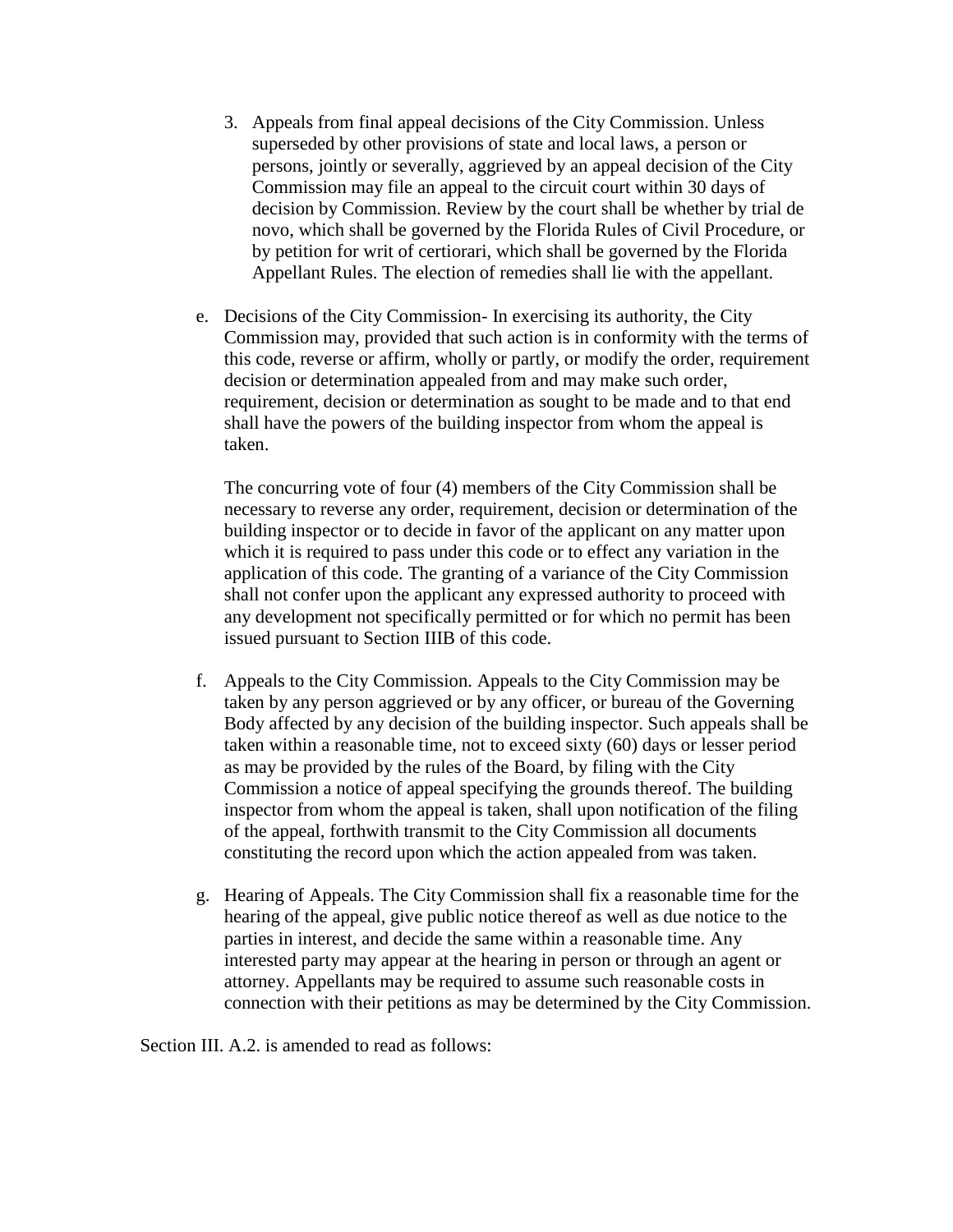- 2. Planning and Zoning Board- The Planning and Zoning Board of the City of Apalachicola, established and organized pursuant to the provisions of City Ordinance 76-2, codified at Chapter 2 Sections 2-33 to 2-34, Code of Ordinances, shall act to guide and control future development in the City of Apalachicola through its review and implementation of the comprehensive plan adopted for the City, and where necessary, shall act to recommend to the Governing Body such changes in the plan as may from time to time be required. The power and duties of the Board, in addition to those contained in the references authority shall also provide for the following:
	- a. Review and approve plans for construction, alteration and demolition of all development located or to be located within the City limits.
	- b. The intake of documents which require the recommendation of the Board.
	- c. The review of those matters referred to the Board and scheduling of public meetings for the purpose of reviewing such documents.
	- d. The review at each monthly meeting of the Board of all development permits and Certificates of Occupancy issued during the previous month.
	- e. The transmittal to appropriate governmental agencies and entities, the recommendations of either the City's planning staff or the Board where such is required by this Code.
	- f. Internal procedures required to carry out the intent of this Code.
	- g. The role and responsibilities of the Board as the Architectural Review Board for the City.
	- h. The review and approval of site plans where required by this Code.
	- i. The review and approval of storm water management plans where required by this Code.
	- j. The review and disposition of requests for special exceptions consistent with the provisions of the "Schedule of District Regulations" and in harmony with the purpose and intent served by this Code. IN deciding such questions as are involved in the determination of when special exceptions should be granted and any appropriate conditions and safeguards attached thereto, the Board:
		- 1. Shall find that such grant will not adversely affect the public interest.
		- 2. May prescribe appropriate conditions and safeguards in conformity with the standards set forth in this Code, the Code of Ordinances, Comprehensive Plan adopted for the City of Apalachicola, and any other applicable land development regulation adopted by the Governing Board.
		- 3. May prescribe a reasonable time limit within which the action for which the special exception was granted shall be commenced, completed or both.
		- 4. Shall confer with the City Commission prior to permit approval on all impact developments.

Requests for special exceptions shall be made in writing to the building inspector, stating fully the nature of the use or structure for which the exception is being sought. Such application, along with all documentation and support material necessary in the consideration of the requests, shall be presented to the Board staff for preliminary review and recommendations.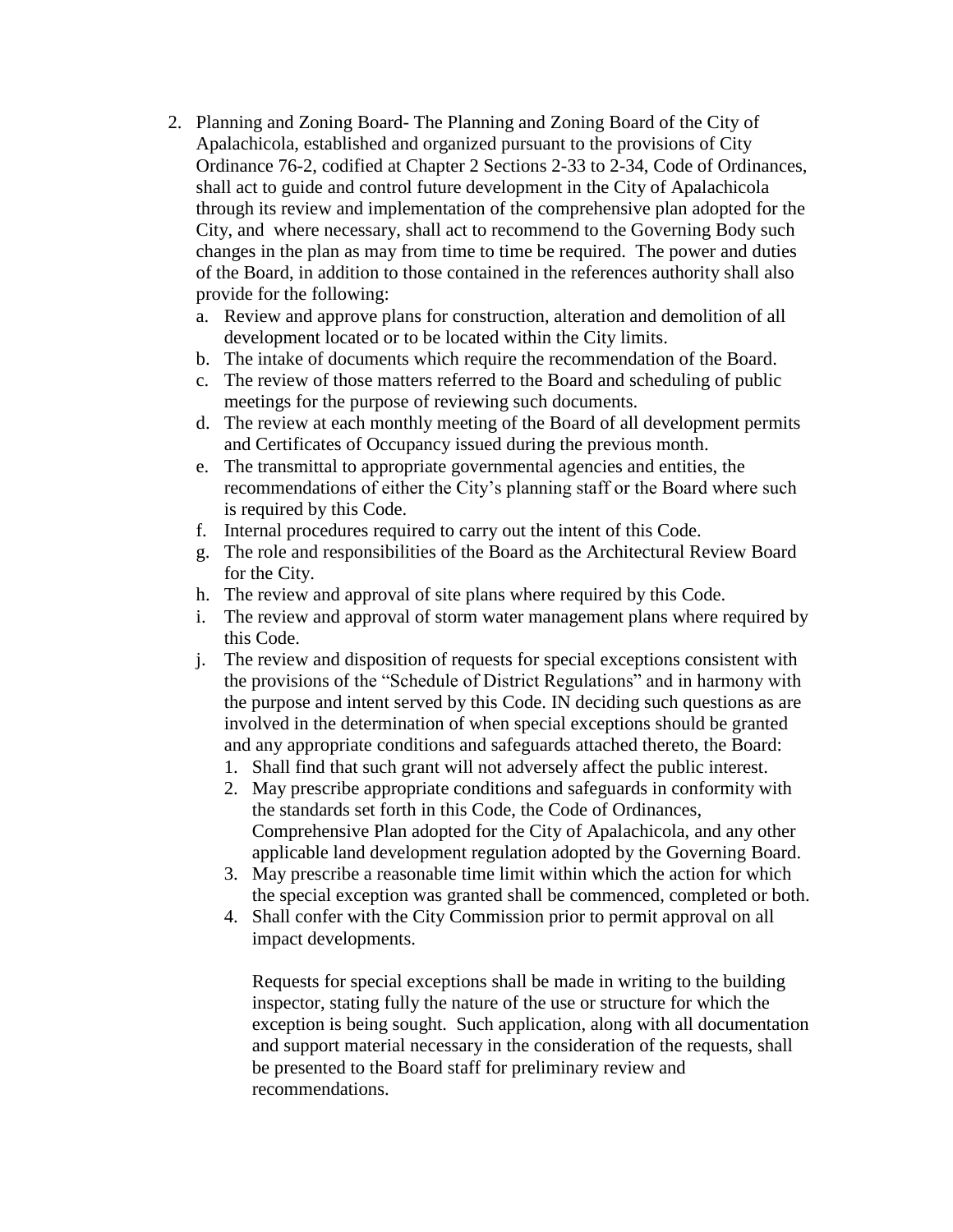Public notice shall be given of a public hearing and written notice thereof shall be given to the owner or his/her authorized agent and, insofar as practicable, to owners of abutting properties and other properties directly affected by the request. In cases where property in question is adjacent to the City limits, the Franklin County Planning Department shall be notified of the proposed special exception. All hearings shall be open to the public and provide opportunity to any party who may wish to appear in person, or by agent or attorney. Applicants may be required to assume such reasonable costs in connection with requests as may be determined by the Board through action in setting of fees to be charged.

When, in the finding of the Board the granting of a special exception is consistent with the intent and purpose served by the particular zoning district for which the exception is sought and all other applicable provisions of this code, the Board shall notify the applicant in writing by certified mail of the decision and of any questions and safeguards attached thereto. The granting of a special exception by the Board shall not confer upon the applicant any expressed authority to proceed with any development not specifically permitted or for which no permit has been issued pursuant to Section III B of this Code.

- k. The discharge of any requirements or responsibility assigned or deemed necessary by the Governing Body for the proper administration of this Code, the Code of Ordinances, or Comprehensive Plan adopted for the City of Apalachicola including the procedures to be used in the consideration of any proposed changes in the status of nonconforming uses and structures, were permitted by the Code.
- 3. Board of Adjustment- The Board of Adjustment of the City of Apalachicola, established and organized pursuant to the enabling provisions of City Ordinance 59-7, codified at Chapter 6, Section 6-2 and Section 8 Appendix A, Code of Ordinances, City of Apalachicola, shall act to consider appeals to any administrative order, requirement, decision, or determination made by the Local Government in the enforcement of this Code and requests for Variances from its terms. The power and duties of the Board of Adjustment shall provide for the following:
	- a. Administrative Review: To head and decide appeals where it is alleged there is an error in any order, requirement, decision or determination made by an administrative official in the enforcement of this code. Such appeals shall include appeals from decisions of the building inspector to refuse permits for structures or uses on grounds that the intended structure or use would be dangerous or offensive because of odor, smoke, noise, glare, fumes, gas, fire or vibration, or hazardous because of danger of fire or explosion. In deciding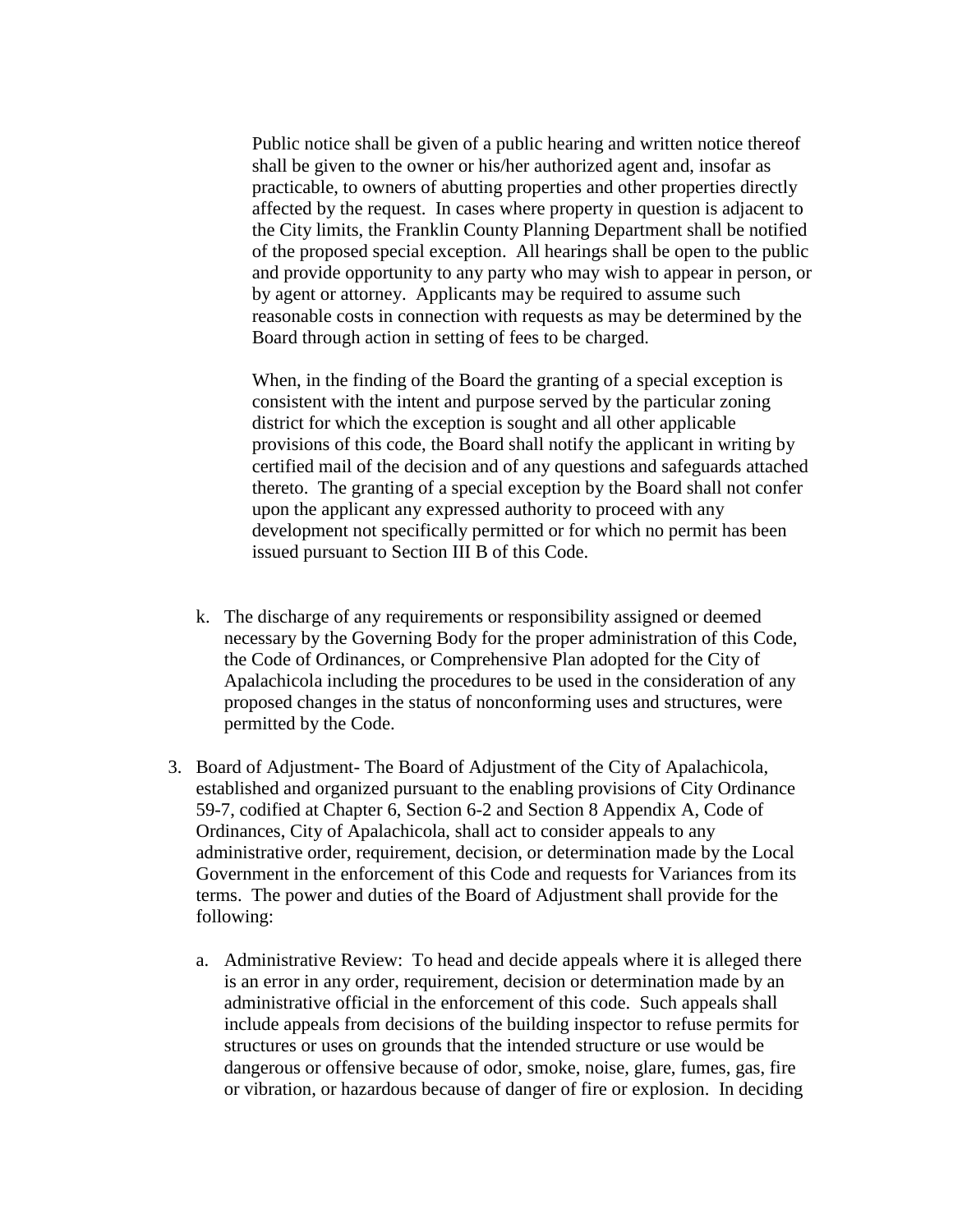appeals on such classes of cases, the Board shall not reverse the decisions of the building inspector unless it finds that the proposed structure or use will be no more dangerous, hazardous or offensive in its operation than permitted principal structures and uses (other than nonconforming structures and uses) of all similar nature in the same district.

- b. Variances: Conditions covering applications and procedures, to authorize upon appeal in specific case such variance from the terms of this Code as will not be contrary to the public interest where, owing to special conditions, a literal enforcement of the provisions of this Code would result in unnecessary hardship; provided however, that the Board shall not issue a variance from the terms of this Code unless and until:
	- 1. An application for such variance has been received by the Board, stating fully the special conditions and circumstances applying to the building or other structure or land for which such variance is sought, which conditions and circumstances must be peculiar to such land, structure or building and not apply generally to neighboring lands, structures or buildings in the same district. The application shall further demonstrate that the existing conditions and circumstances are such that the strict application of the provisions of this Code would deprive the applicant of reasonable use of said land, building or structure in the same district and permitted under the terms of this Code, and that the peculiar conditions and circumstances are not the result of the actions of the applicant. No nonconforming use of neighboring lands, buildings or structures legal or illegal in the same district and not permitted use of lands, buildings or other structures in adjacent districts shall be considered as grounds for issuance of a variance permitting similar uses.
	- 2. Public notice shall be given of a public hearing and in addition, written notice shall be given to the owner or his/her agent and insofar as practicable, to owners of abutting properties and other persons directly affected by the variance request.
	- 3. All hearings shall be open to the public and provide opportunities to any party who may wish to appear in person, or by agent or by attorney.
	- 4. The board shall find that special circumstances or conditions exist which are peculiar to the land, building or other structure for which the variance is sought and do not generally apply to neighboring lands, buildings or other structures in the same district; that strict application of the provisions of this Code would provide the applicant with no means for reasonable use of the land, building or other structure equivalent to the use made of neighboring lands, buildings or other structures in the same district; and that the peculiar conditions and circumstances existing are not the result of the actions of the applicant.
	- 5. The Board shall find that the reasons set forth in the application justify the granting of a variance, and that the variance proposed to be granted is the minimum variance that will make possible use of the land, building or structure.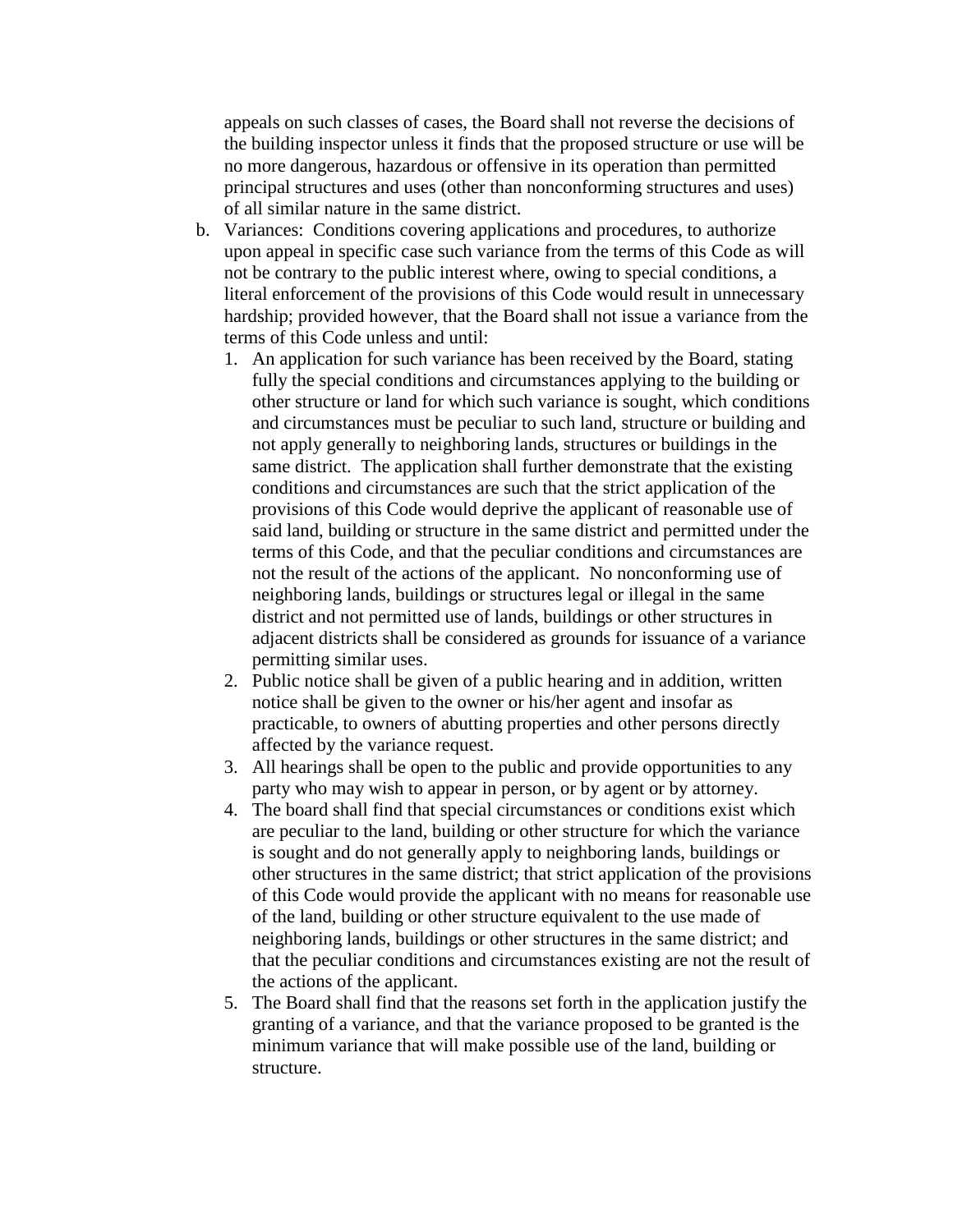- 6. The Board shall find that the granting of the variance will be in harmony with the general purpose and intent of this Code, and will not be injurious to the neighborhood or otherwise detrimental to the public welfare.
- 7. In granting any variance, the Board shall prescribe any conditions and safeguards it deems necessary or desirable to ensure conformance with the standards of this Code and the Code of Ordinances and Comprehensive Plan adopted for the City of Apalachicola. Violation of such conditions and safeguards, when made a part of the terms under which such variances was granted shall be deemed a violation of this Code.
- 8. The Board may prescribe, as a condition to its granting of a variance, a reasonable time limit within which the action for which the variance was granted shall be commenced and/or completed.
- 9. Under no circumstances shall the Board issue a variance to permit a use not generally or provisionally permitted in the district involved in the request, or any use expressly or by implication prohibited by the terms of this Code in the referenced district. The Board shall not issue a variance that would in any way increase the density upon a parcel of land if not generally or provisionally permitted in the district in which the parcel is located. The Board shall not issue a variance which would permit the reduction of the required setback requirements along arterial and collector roads as defined in the Traffic Circulation Element of the City of Apalachicola Comprehensive Plan.
- 10. The Board shall find that the granting of the variance will not confer on the applicant any special privilege that is denied by this Code to other lands, buildings or structures in the same district.
- c. Decisions of the Board of Adjustment. In exercising its authority the Board may, provided that such action is in conformity with the terms of this Code, reverse or affirm, wholly or partly, or modify the order, requirement, decision or determination appealed from and may make such order, requirement, decision or determination as sought to be made and to that end shall have the powers of the building inspector from whom the appeal is taken.

The concurring vote of four (4) members of the Board shall be necessary to reverse any order, requirement, decision or determination of the building inspector or to decide in favor of the applicant on any matter upon which it is required to pass under this code, or to effect any variation in the application of this Code. The granting of a variance by the Board shall not confer upon the applicant any expressed authority to proceed with any development not specifically permitted or for which no permit has been issued pursuant to Section III B of this Code.

d. Appeals to the Board of Adjustment. Appeals to the Board may be taken by any person aggrieved or by any officer, or bureau of the Governing Body affected by any decision of the building inspector. Such appeals shall be taken within a reasonable time, not to exceed sixty (60) days or lesser period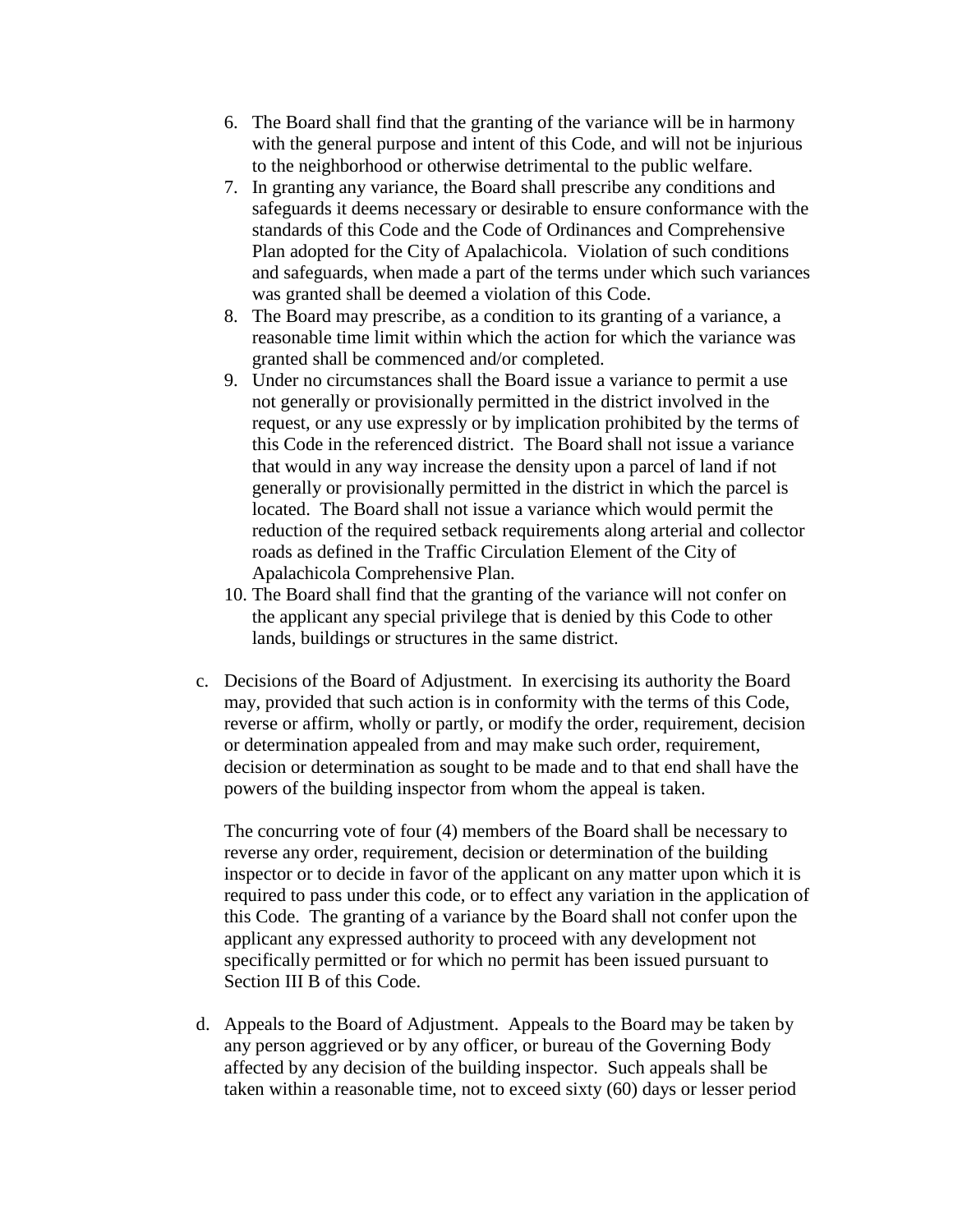as may be provided by the rules of the Board, by filing with the Board a notice of appeal specifying the grounds thereof. The building inspector from whom the appeal is taken, shall upon notification of the filing of the appeal, forthwith transmit to the Board all documents constituting the record upon which the action appealed from was taken.

- e. Hearing of appeals. The Board shall fix a reasonable time for the hearing of the appeal, give public notice thereof as well as due notice to the parties in interest, and decide the same within a reasonable time. Any interested party may appear at the hearing in person or through an agent or attorney. Appellants may be required to assume such reasonable costs in connection with their petitions as may be determined by the Board and Governing Body.
- f. Stay of proceedings. An appeal to the Board stays all work on the premises and all proceedings in furtherance of the action appealed from, unless the official from whom the appeal was taken shall certify to the Board that, be reason of facts stated in the certificate, a stay would cause imminent peril to life and property. In such case, work or proceedings shall not be stayed except by restraining order which may be granted by the Board or by a court of record on application, on notice to the official from whom the appeal is taken and on due cause shown.
- g. Appeals from decisions of the Board of Adjustment. Unless superceded by other provisions of state and local laws, a person or persons, jointly or severally, aggrieved by any decision to the circuit court within 30 days of decision by the Board. Review by the court shall be wither by trial de novo, which shall be governed by the Florida Rules of Civil Procedure, or by petition for writ of certiorari, which shall be governed by the Florida Appellant Rules. The election of remedies shall lie with the appellant.
- 4. Building Inspector- In addition to the authority provided in and requirement of Chapter 6, Code of Ordinances, City of Apalachicola, the building inspector shall act as the principal permitting and enforcement official in carrying out the provisions of this code. The building inspector, unless otherwise ordered by the Governing Body, shall have the following powers and duties:
	- a. To accomplish all administrative actions required by this Code, including: the issuance of notices as specified in this Code or as otherwise required; the receiving and processing of all applications for development permits, zoning changes, variances, special exceptions and certificates of occupancy as required by this Code; and the acceptance and accounting for fees authorized by and required in the administration of this Code. All fees collected in the administration of this Code shall be turned over to appropriate fiscal officer and maybe allocated by the Governing Body to the budget of the building inspector.
	- b. To review and decide on all applications for any permits and certificates as required by this Code and find that said permits and certificates conform to the applicable provisions of this Code and the Code of Ordinances and Comprehensive Plan adopted for the City of Apalachicola.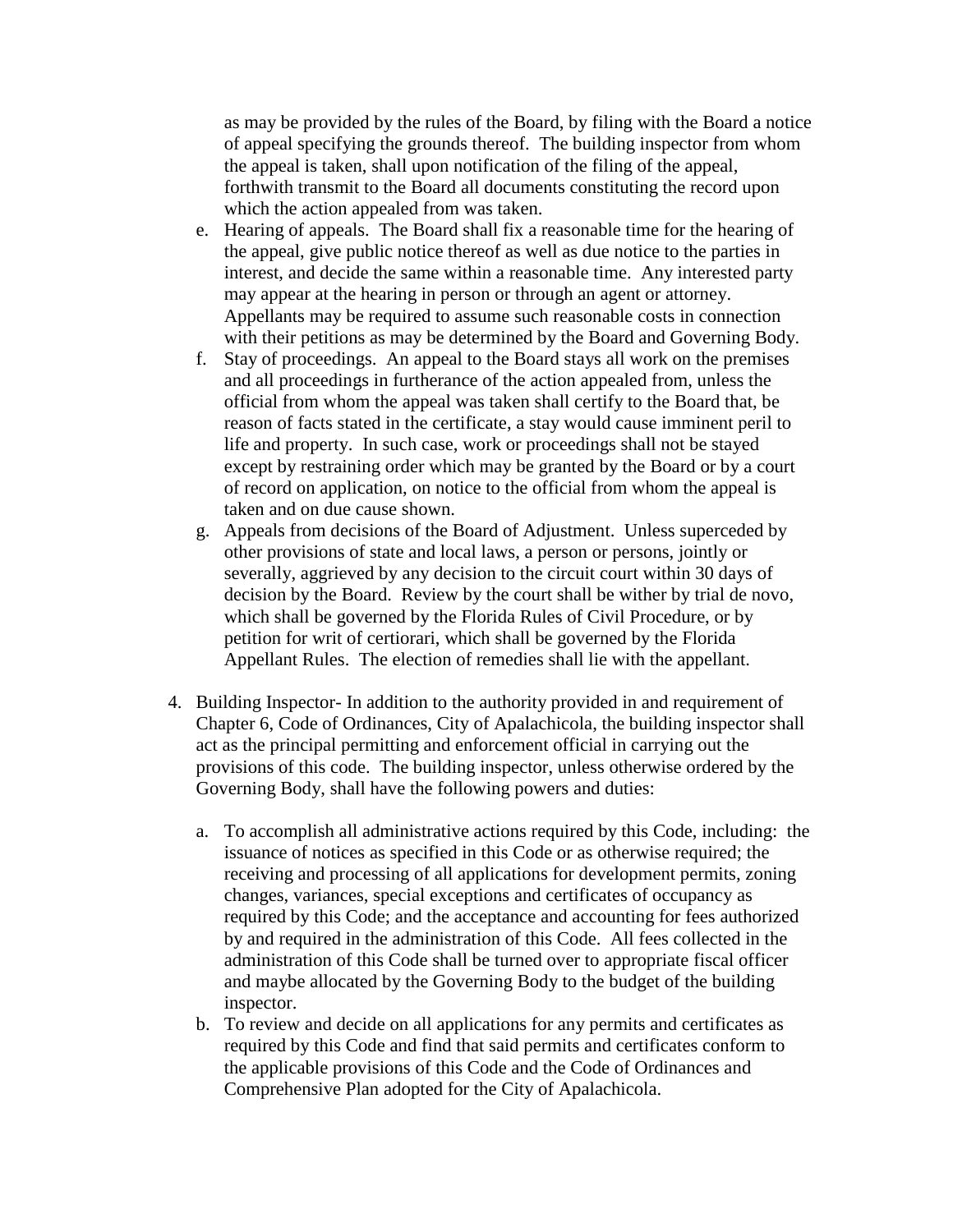- c. To undertake preliminary negotiations with and provide advice to all applicants for zoning changes, variances, special exceptions, and certificates of occupancy regarding the provisions of this Code and refer where required such applications to Planning and Zoning Commission and Board of Adjustment or other involved agencies of state and local government.
- d. To refer to other involved agencies, departments or governmental bodies for review, all applications for which such reviews are specified in this Code; serve as point of contact for the City with other agencies as required; and provide copies of all documents requested by other agencies or required by this Code.
- e. To advise the Planning and Zoning Commission and/or Governing Body, regarding modifications of this Code, the Official Zoning Map, and Comprehensive Plan. Where such modifications are proposed the building inspector shall also submit a written report outlining the need for such changes.
- f. To act on or refer to the proper department, agency or government, within 3 calendar weeks of the date of filing or within such longer period as may be agreed upon by the building inspector and applicant, any matter brought before the building inspector.
- g. To make all required inspections necessary to make decisions on matters on which the building inspector is empowered to render such decisions or, subject to the approval of the Governing Body, to enlist such expert opinion as deemed necessary to report upon any technical issues that may arise.
- h. To enforce all applicable provisions set forth in this Code and to cooperate with other governmental agencies, departments, and branches of government in such ways as may be required to accomplish this end.

# B. ADMINISTRATION: RULES OF PROCEDURE

1. Development Permits- No building or other structure shall be erected, moved, enlarged or structurally altered (to include demolition) without a valid permit issued therefor by the city building inspector. All applications for a development permit shall be completed and submitted by the owner or his/her authorized agent to the building inspector in accordance with the provisions of this Code. Unless upon written order from the Board of Adjustment authorizing otherwise, no permit shall be issued except in complete conformity with the provisions of this Code. A permit shall carry with it the right to engage in any activity or perform any work as shown on the drawings and set forth in the specifications filed with the application for the permit. Where such specification is not given, the activity or work is not authorized by the permit; a separate permit shall be required.

Minor repairs to an existing conforming structure not affecting its structural integrity, floor area ration (FAR), or change in the configuration of the basic floor plan, may be made with the approval and written consent of the building inspector, provided that such repairs do not violate any of the provisions of the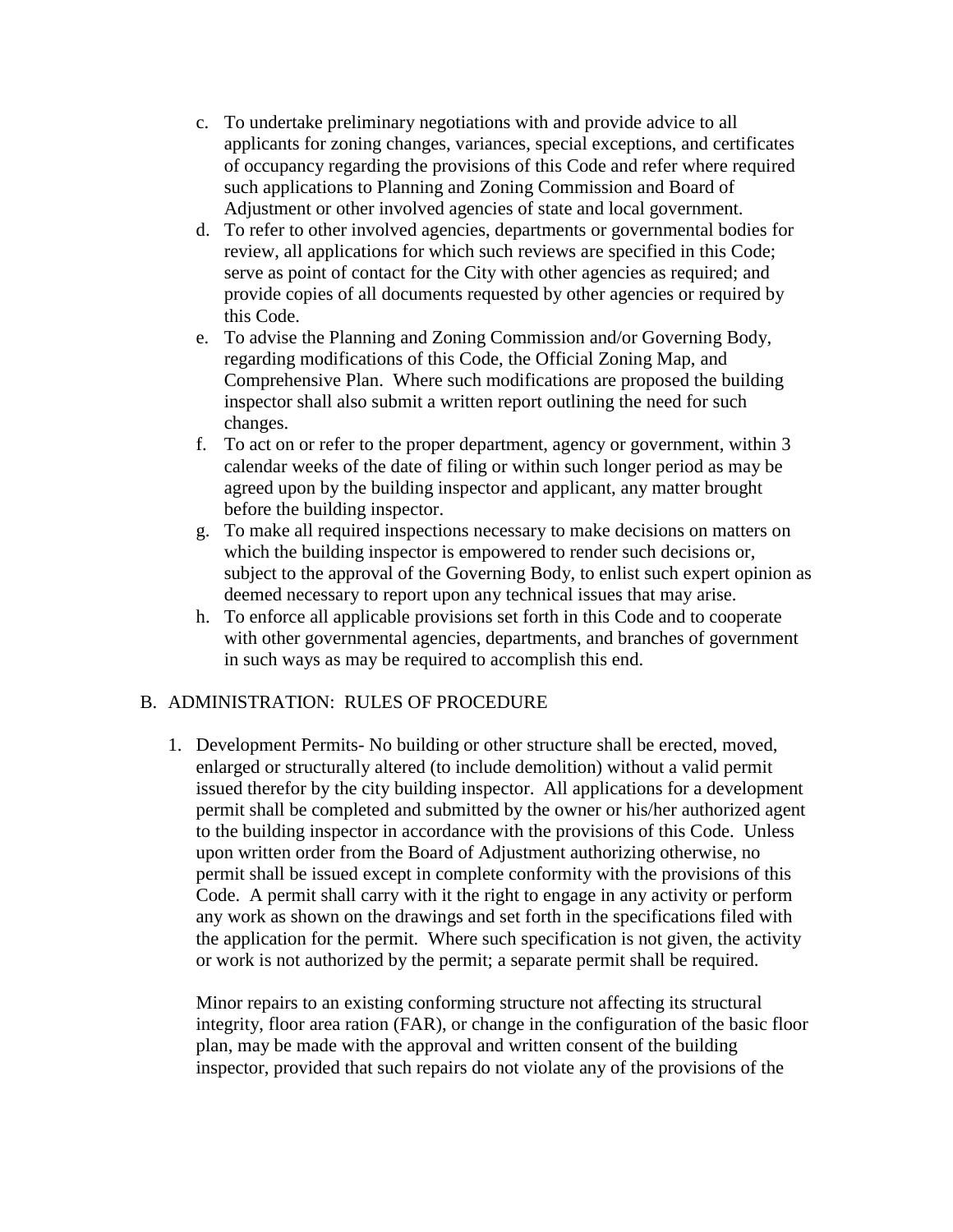Standard Building Code, National Electrical Code, Standard Plumbing Code or the provisions of this or other applicable ordinances.

- 2. Permit Application/Review- Each application for a development permit and, where required, with the appropriate fee shall be filed with the building inspector on a form furnished for such purpose which shall contain, at a minimum, the following information:
	- a. A location map and conceptual site plan of appropriate scale indicating the lot or property lines and physical description of the parcel with respect to:
		- 1) General topography including highest elevation above mean or ordinary high water and slope contours.
		- 2) The proposed development's distance from mean or ordinary high water and vegetated wetlands under the jurisdiction of the state.
		- 3) The number and size(s) of structures existing on the parcel.
		- 4) The proposed development's proximity to lot lines, setbacks, right of way, or easements and, where applicable, with respect to septic tank location and potable water supplies.

Where required by Section IV I of this ordinance a more detailed site plan shall be required, as per Section IV E (7)

- b. Where required, a current septic tank installation permit (for new on-site sewage disposal systems) or a current inspection of an existing system or other wastewater authorization approved by the County Environmental Health Director for compliance with Florida Department of Health and Rehabilitative Services rules and regulations.
- c. For all new construction, including any enlargement or alteration of an existing structure that changes its area of enclosed heated floor space, the applicant shall be required to submit, in duplicate, drawings and plans showing:
	- 1) the basic floor plan
	- 2) foundation details
	- 3) elevation of floor level above the grade
	- 4) structural details
	- 5) All electrical, plumbing, heating and air conditioning equipment and service outlets.

The application shall also include such other information as may be required by the building inspector to determine conformance with and provide for the enforcement of this code. Such additional requirements may include information deemed necessary for the issuance of the certificate of occupancy such as that pertaining to the existing or proposed uses of the structure and land, the number of families, housekeeping and/or rental units the structure is designed to accommodate, or conditions existing on the lot which might affect its use.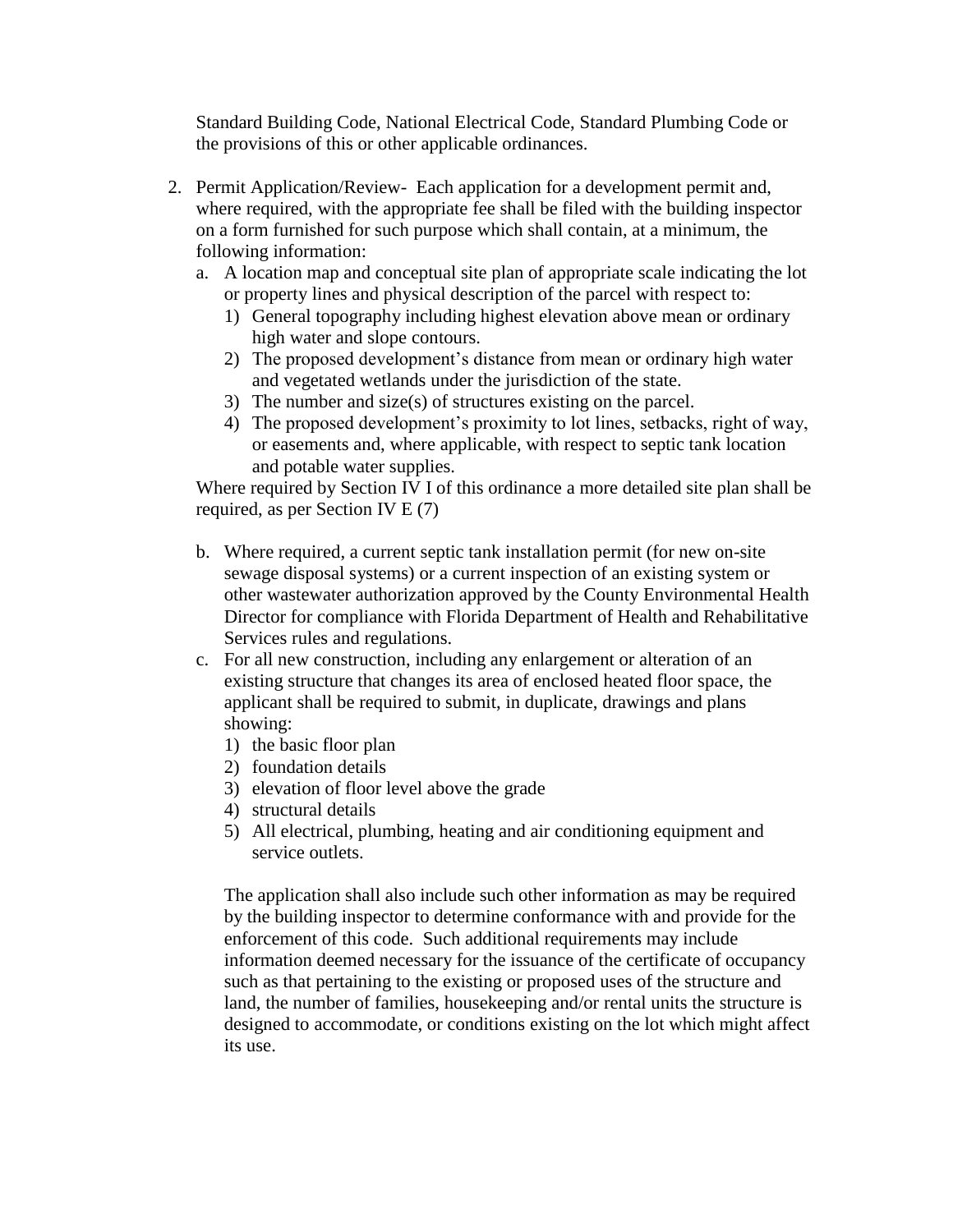The completed application shall be signed by the owner or his/her authorized agent and submitted to the building inspector along with all drawings and plans for review and consideration by the appropriate approving authority. When and if the proposed development is approved and a decision has been made to issue the permit, one copy of the drawings and plans submitted with the application shall be so marked and returned to the applicant by the building inspector advising of his/her decision any of any terms or conditions attached thereto. The second set of drawings and plans shall be retained by the building inspector in the file of the City Clerk.

If, in the finding of the building inspector, the application submitted for a development permit is incomplete with respect to the requirements listed in Section III B of this Code, the building inspector may deny the permit or suspend review subject to the receipt of additional information from the applicant or the applicant's authorized agent.

A written checklist completed and signed by the building inspector and certifying the proposed development's conformance with this Code and other applicable land development regulations adopted for the City of Apalachicola shall accompany all completed permit applications and become part of the permanent record for each development order rendered by the City. Where development is permitted as a special exception or in variance to the applicable standards of this Code, the record shall include the proceedings of and the findings of fact made by the respective Commission and Board.

- 3. Certificates of Occupancy- A certificate of occupancy required to occupy or permit the use of any enclosed structure designed as a full or part-time, temporary or permanent, living area or work space or for any alteration or enlargement thereto involving heated floor space. Under no circumstances shall electrical service be authorized without a certificate of occupancy issued by the building inspector attesting to the conformity of the structure and proposed use of the premises to the requirements of this Code and other applicable standards designed to protect the safety of the occupants and the public.
- 4. Application for Certificates of Occupancy- an application for a certificate of occupancy shall have been deemed made when the owner or his/her authorized agent submits a completed application for a development permit pursuant to Section III B (1) of this Code. Upon completion of the proposed development activity, and a final electrical inspection and connection to a municipal sewer line or system as required in Section III B (2) b of this Code, the building inspector shall issue the certificate of occupancy.

A certificate of occupancy shall be held valid indefinitely, provided that the structure or the use of land for which it is issued is not altered so as to require the issuance of a development permit pursuant to Section III B of this Code and that the use of the subject structure remains unchanged. The building inspector shall maintain a record of all certificates of occupancy on file in the City Clerk's office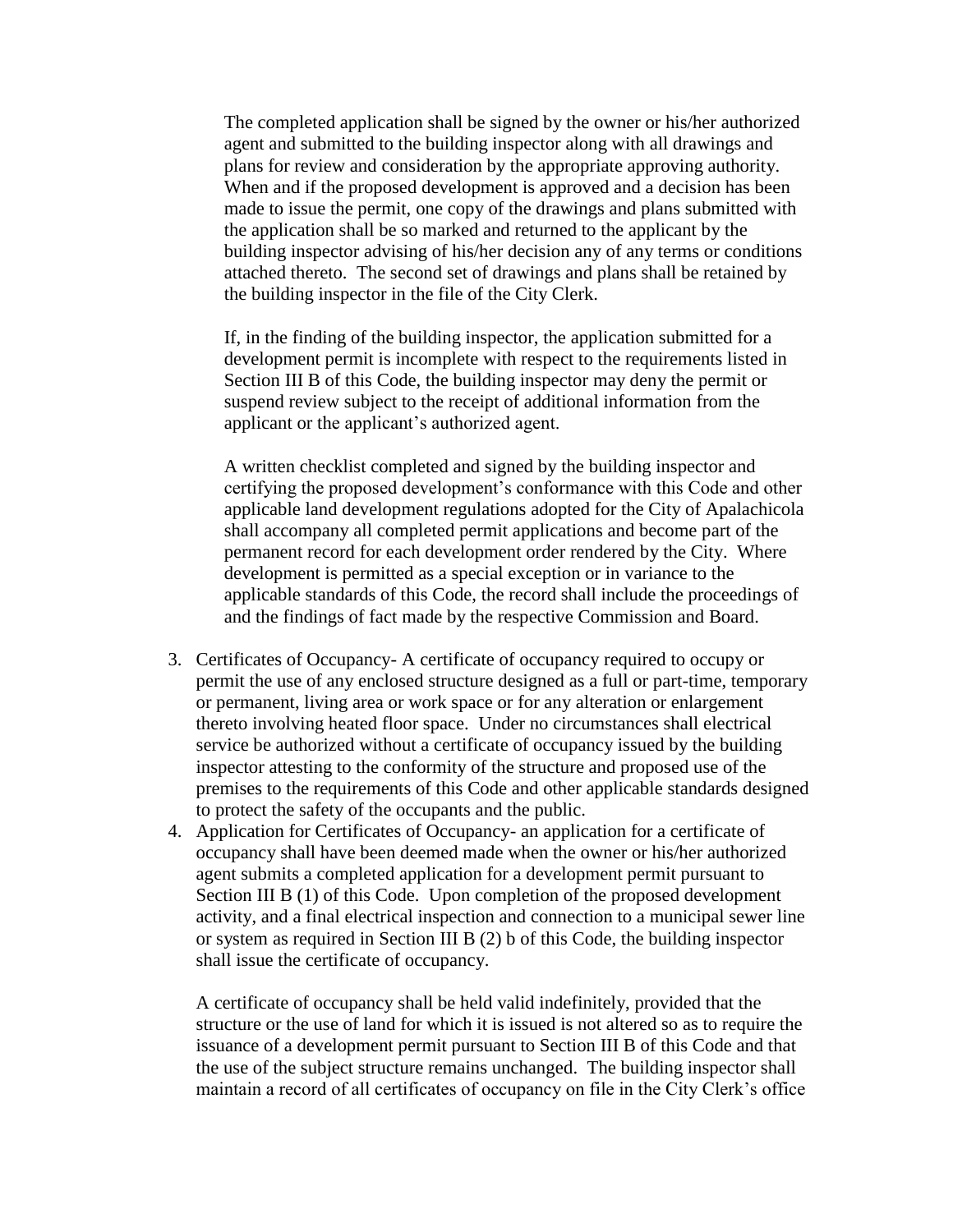and copies shall be furnished upon request to any person having an interest as proprietor or tenant of the affected structure or use.

No nonconforming structure or use shall be allowed to continue until a certificate of occupancy has been issued by the building inspector stating specifically the matters wherein the nonconforming use differs from the provisions of this Code. Upon the enactment of or amendment to this Code the owners or their authorized agents of nonconforming uses or structures shall have three (3) months to apply for certificates of occupancy, after which time failure to have made such application shall be presumptive evidence that the property was not a nonconforming use at the time of adoption of this Code.

### C. ENFORCEMENT

1. Expiration of Development Permits- If the work authorized by the development permit has not commenced within 180 days from the date of issuance, said permit shall expire and deemed no longer valid and notice thereof shall be given in writing to the person affected. The permitted is required to notify the building inspector upon commencement of the work pursuant to the permit; failure to do so shall be deemed a violation of this Code and may result in the issuance of a stop work order by the building inspector or the revocation of this development permit as provided in Section III C 2 of this Code.

Development permits issued in accordance with provisions of this Code shall be held valid for a period not to exceed one (1) year from the date of issuance or, where in the finding of the building inspector that construction is occurring on an uninterrupted basis, until such permitted development is complete. Exceeding the time to act limitation of the permit, or where it has been determined that construction has not occurred on an uninterrupted basis within 90 days following a scheduled inspection, shall be grounds for revoking a permit.

- 2. Suspension of Work and Permit Revocation. Where a finding has been made by the building inspector that development has occurred or is occurring without the issuance of valid development violates or exceeds the conditions and terms of the permit, the Standard Building Code, or any other provision of this Code, the building inspector shall post stop work orders and, at the direction of the Governing Body, revoke development permits.
	- a. A stop work order shall be considered issued when a notice is posted at the construction site and a notification of such action is sent by certified mail to the permitted or his/her authorized agent.
	- b. If the issuance of a stop work order does not result in a suspension of the activity found to be in noncompliance with the provisions of this code, or where the permitted has failed to act pursuant to Section III C2 c of this Code, the building inspector, based upon a finding that such conditions still exist, shall act to make a recommendation to the Governing Body to revoke the permit and notify the permitted by certified mail of the recommended action.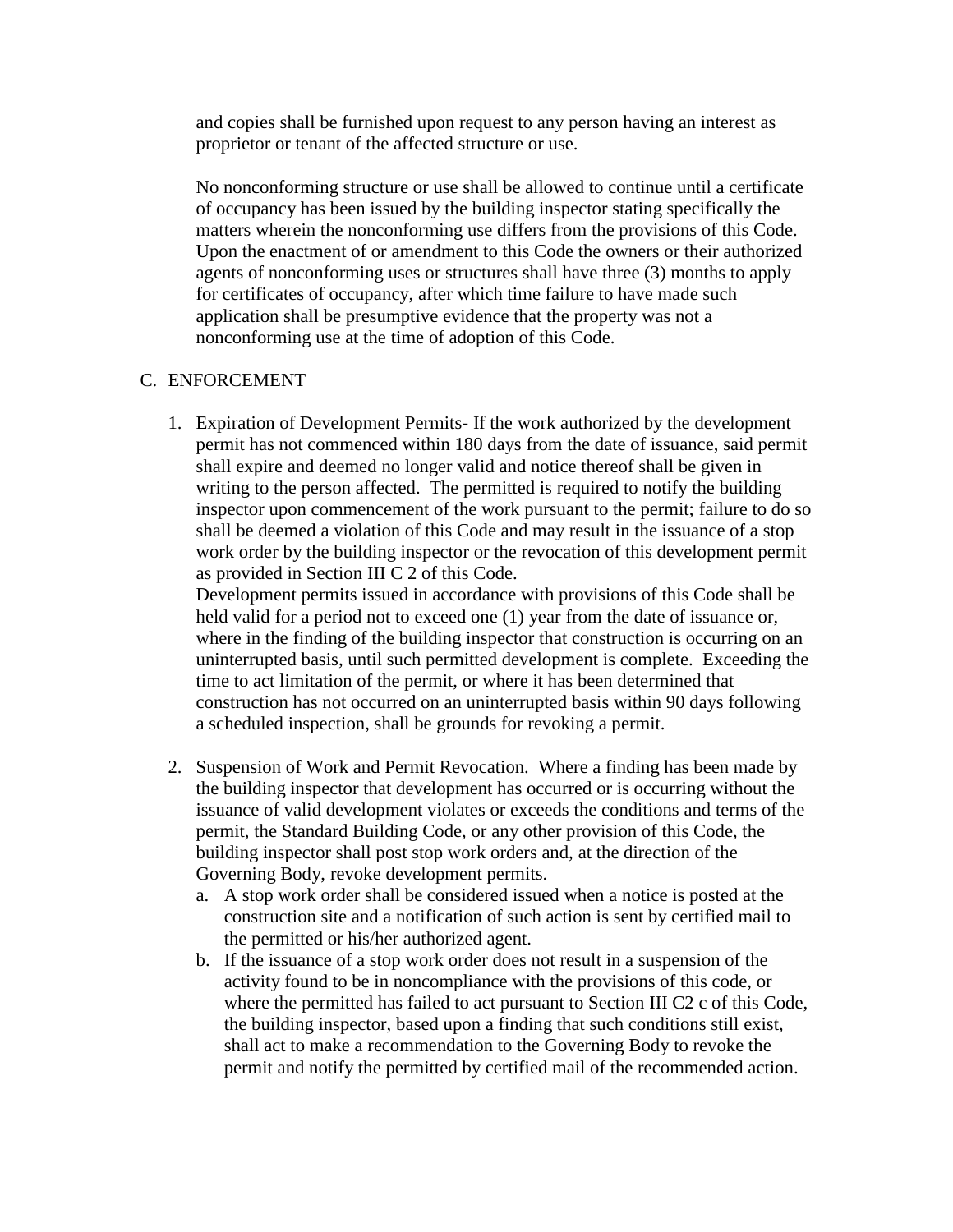The act of revoking a development permit shall be construed as a permanent invalidation of the permit.

- c. In order to life the suspension imposed by the stop work order, or in the case where a permit is hold no longer valid pursuant to Section III C 1 of this code, the permitted must act within 30 days of the notice of violation to file an appeal with the Board of Adjustment. The Board of Adjustment shall act in accordance with Section IIIA3 of this Code to schedule a public hearing at which time the permitted or his/her authorized agent may present any evidentiary material demonstrating that the activity cited in violation is, in fact, in compliance with all applicable provisions of this code including, but not limited to, conditions prescribed in the permit and the permit's validity pursuant to Section IIIA3 of this Code and any other authority created by the Governing body to:
	- 1) uphold the building inspector's issuance of a stop work order or recommendation to revoke the permit;
	- 2) Find for the permitted and set aside the stop work order or recommend to the Governing Body to revoke the permit; or
	- 3) Prescribe corrective actions as necessary to ensure the permitted activity's conformance with the provisions of this Code including fixing a reasonable time within which to make the prescribed corrections or satisfy such conditions and safeguards as deemed prudent by the Board of Adjustment to eliminate or reasonably mitigate the permitted activity's adverse impact and detriment to the area and to the public interest.
- d. The building inspector may act within the 30 day period prescribed in the preceding section to rescind the stop work order or to withdraw his/her recommendation to the Governing Body to revoke the permit if in his/her finding the permittee has demonstrated that the activity cited in violation of this Code has, since the finding of noncompliance been brought into compliance. If the permittee fails to act within the prescribed period of time to file an appeal with the Board of Adjustment or to prove to the building inspector that the violation has been corrected or, where applicable, to produce documented evidence of compliance with the provisions of this Code, the building inspector shall act to revoke the permit in accordance with its provisions at Section III C2b. The act of permit revocation shall constitute a finding of guilt and such parties responsible for the activity against which such finding is brought shall be subject to such fines and penalties prescribed in this Code, the Code of Ordinances adopted for the City and Chapter 125.69, Florida Statutes.
- 3. Administrative Enforcement- Where a finding has been made and a recommendation accepted from the building inspector to revoke a permit, and where the permittee has chosen not to appeal to the Board of Adjustment or where the decision of the Board upholds the finding and recommendation of the building inspector, the Governing Body shall act to direct the building inspector to serve notice in writing by certified mail and command the Chief of Police to aid in the